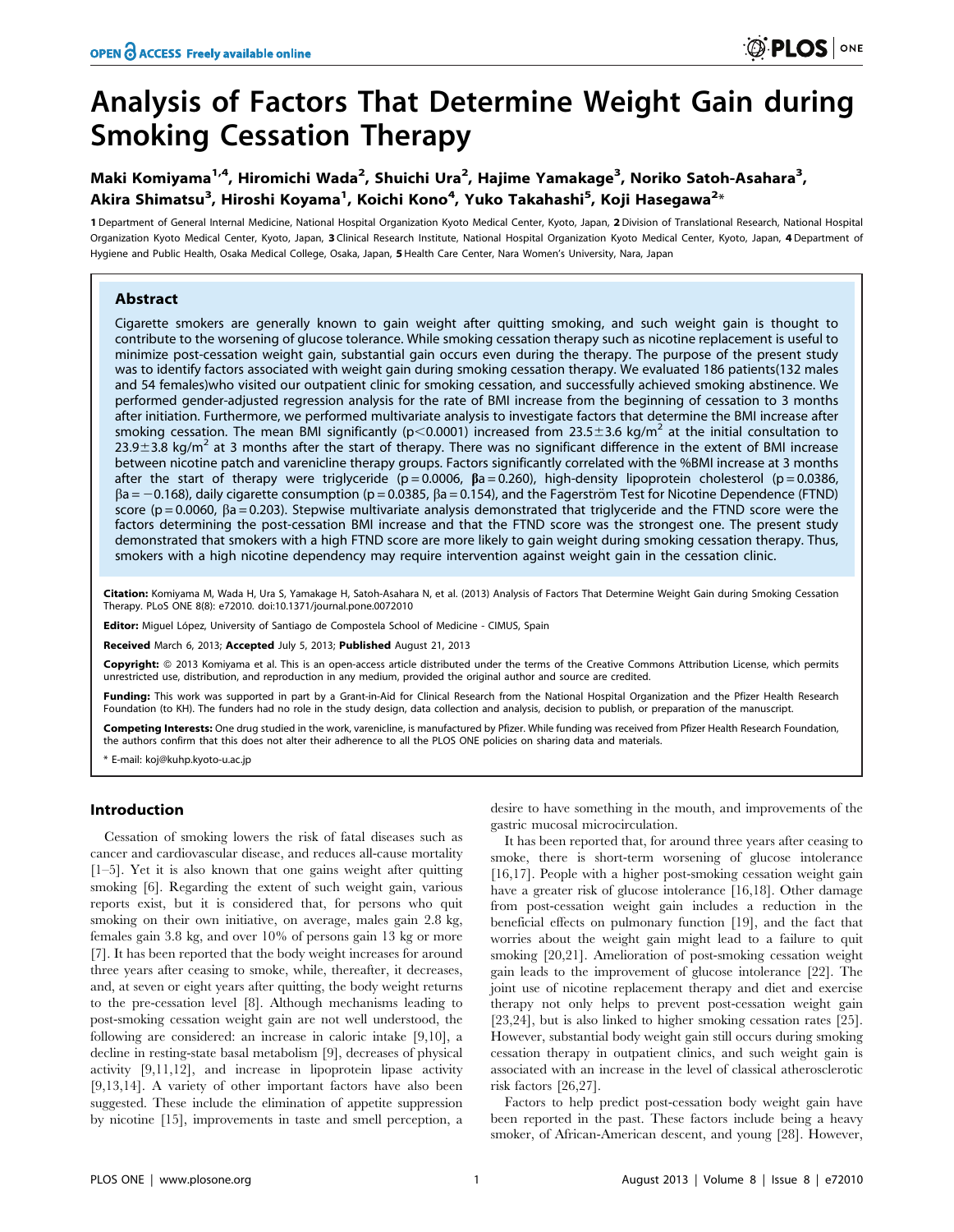within smoking-cessation outpatient clinics, factors that predict post-cessation weight gain at the initial evaluation prior to smoking-cessation therapy have not been elucidated. If one could pre-select patients who require intervention against weight gain during the initial stage of outpatient smoking-cessation sessions, it may be possible to prevent a worsening of glucose intolerance, as well as to boost smoking-cessation success rates. To investigate how to predict prior to therapy those likely to show an increase in body weight after smoking-cessation therapy, the present study investigated factors that are involved in post-smoking cessation body-weight gain.

#### Methods

## Subjects

We analyzed 186 consecutive patients (132 males and 54 females, aged between 22 and 81 years) who visited the Smoking Cessation Clinic, National Hospital Organization Kyoto Medical Center between July 2007 and November 2011, and successfully quit smoking. Among the 186 patients, 50 received antihypertensive agents, 27 received statins, and 21 received agents against diabetes mellitus. Various parameters were evaluated in these patients at the time of the initial consultation and after quitting smoking (at 12 weeks after the initial consultation).

This study was performed after explaining the objective to the subjects in writing and obtaining their consent. All participants provided their written informed consent. The protocol was approved by the Ethical Review Board, National Hospital Organization Kyoto Medical Center.

#### Evaluation of Depression

The severity of depression was evaluated using a questionnaire based on the self-rating depression scale (SDS). The questionnaire was answered by the patients themselves, the answers were checked by the study staff, and the patients were asked to fill it in again if there were items that the subjects omitted or mistakes had been made on answering [29,30].

#### Blood Sampling

Blood was obtained from each patient's antecubital vein 2–3 hours after lunch to determine hemoglobin A1c (HbA1c), triglyceride (TG), low-density lipoprotein-cholesterol (LDL-C), high-density lipoprotein-cholesterol (HDL-C), and high sensitivity C-reactive protein (hsCRP) levels.

| Table 1. Data on patients before and after successful |  |  |
|-------------------------------------------------------|--|--|
| smoking cessation.                                    |  |  |

|                 | <b>Before</b>   | After           | $p$ - value |
|-----------------|-----------------|-----------------|-------------|
| BMI ( $kg/m2$ ) | $23.5 \pm 3.6$  | $23.9 \pm 3.8$  | < 0.001     |
| SBP (mmHg)      | $130 + 20$      | $127 + 20$      | 0.011       |
| DBP (mmHg)      | $75 + 11$       | $74 + 12$       | 0.104       |
| HbA1c (%)       | $5.7 \pm 1.0$   | $5.7 \pm 0.9$   | 0.757       |
| TG (mg/dl)      | $173 + 105$     | $199 + 129$     | 0.002       |
| LDL-C (mg/dl)   | $116 + 28$      | $120 + 30$      | 0.019       |
| HDL-C (mg/dl)   | $54.2 \pm 15.5$ | $57.8 \pm 16.5$ | < 0.001     |

Data are presented as the mean  $\pm$  SD.

doi:10.1371/journal.pone.0072010.t001

#### Table 2. Data on patients before smoking cessation therapy.

|                                 | <b>Nicotine Patch</b> | <b>Varenicline</b>          |
|---------------------------------|-----------------------|-----------------------------|
|                                 | $(n = 89)$            | $(n = 95)$                  |
| Male/female                     | 67/22                 | 63/32                       |
| Age (years)                     | $61.6 \pm 13.4$       | $57.6 \pm 11.5^{\#}$        |
| Daily cigarette consumption (n) | $21.7 \pm 10.5$       | $25.2 \pm 11.9^{\#}$        |
| Brinkman index                  | $814 + 455$           | $935 \pm 524$               |
| CO (ppm)                        | $15.6 \pm 10.6$       | $19.0 \pm 17.2$             |
| SDS test score                  | $37.0 + 9.6$          | $37.5 \pm 10.4$             |
| FTND score                      | $6.7 \pm 1.9$         | $7.5 \pm 1.8$ <sup>##</sup> |

 ${}^{\#}P{<}0.05,$   ${}^{\#}P{<}0.01$  vs. "Nicotine Patch".

doi:10.1371/journal.pone.0072010.t002

## Smoking Cessation Clinic

At the initial consultation, nicotine dependence was assessed with the Fagerström Test for Nicotine Dependence (FTND) [31]. In this test, scores range from 0 to 10, with higher scores indicating more severe nicotine dependence. The number of cigarettes smoked per day was determined by asking the smoker, ''On average, in the past month, how many cigarettes did you smoke per day?'' Smokers were asked to rate their confidence in their ability to abstain from smoking cigarettes over the next 3 months on a scale from 0 to 100%.

Anti-smoking treatment was conducted according to the Standard Procedures for Anti-Smoking Treatment (originally issued in March 2006 by the Japanese Circulation Society, Japan Lung Cancer Society, and Japanese Cancer Association). The patients were examined on their first visit and 2, 4, 8, and 12 weeks thereafter and treated with nicotine patches or the oral administration of varenicline. On their repeated visits, whether or not the patients had maintained smoking cessation was checked, and specific advice concerning the continuation of cessation was given. At the end of the anti-smoking treatment (after 12 weeks), whether or not cessation had been maintained was evaluated. A patient was judged to have succeeded in quitting smoking with an expiratory carbon monoxide (CO) concentration of 7 ppm or less and the patient's affirmation of no smoking. The attempt to quit smoking was judged to have been unsuccessful when the patient stopped visiting during the treatment period or continued visiting but failed to quit smoking.

## Statistical Analysis

Data are presented as the mean  $\pm$  SD, and p $< 0.05$  was considered significant. Statistical analyses were performed as previously described [32]. Data on various parameters of smoking patients before and after successful quitting smoking were compared by the Mann-Whitney U-test. The gender-adjusted correlations of various parameters were examined according to Pearson's correlation coefficient. Factors that determine weight gain after smoking cessation were analyzed using multiple logistic regression analysis.

The power of multiple regression analysis was calculated using post-hoc statistical power analysis. At that time, the power was calculated using the sample size, number of independent values, and actually obtained  $\mathbb{R}^2$ . The type I error probability ( $\alpha$ ) was 0.05.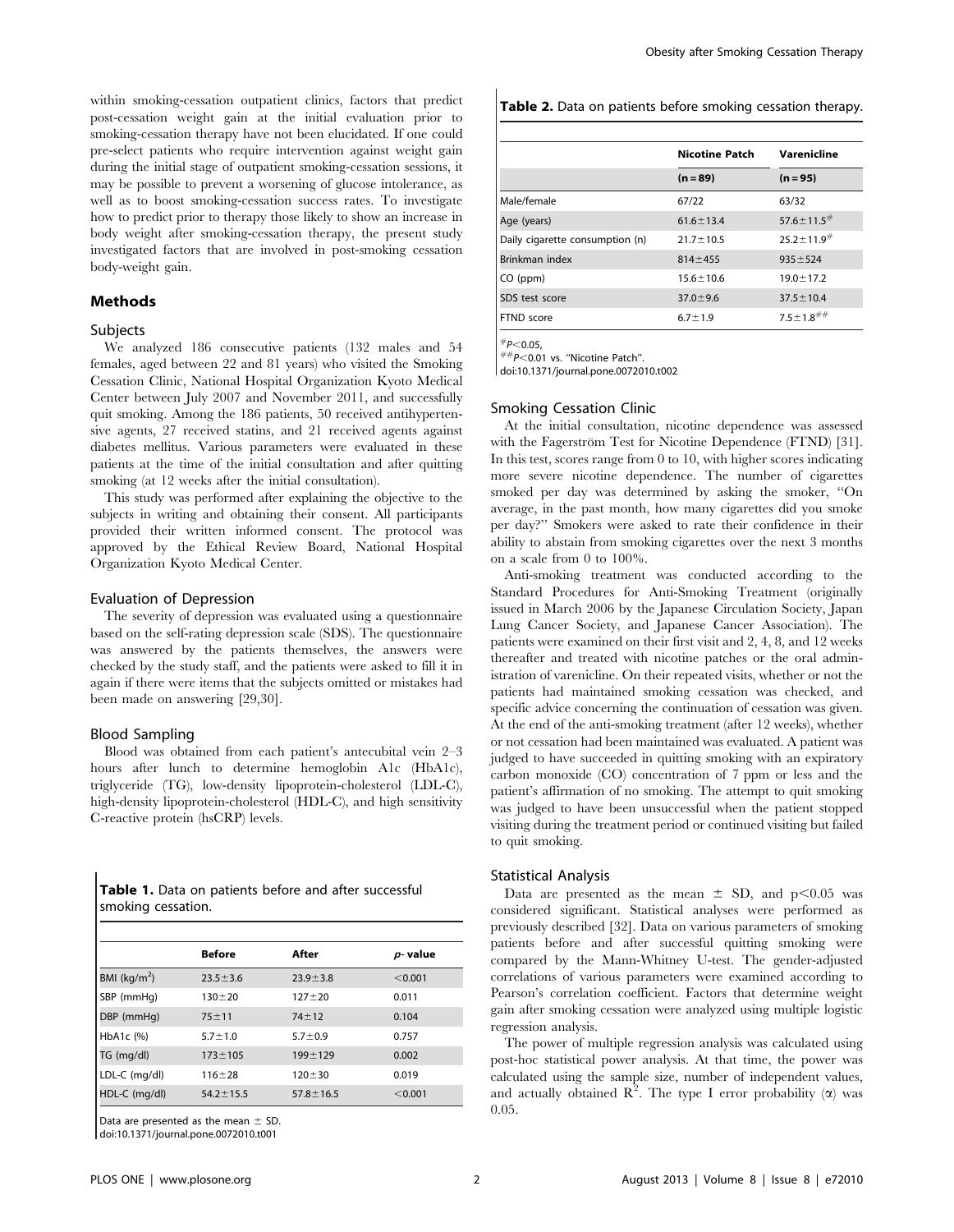## Results

The average age of participants was  $59.6 \pm 12.5$  years, the daily number of cigarettes smoked was  $23.5 \pm 11.2$ , the Brinkman index was  $883±490$ , CO concentration in exhaled breath was  $16.9\pm18.1$  ppm, the SDS score was  $37.3\pm10.2$ , and the FTND score was  $6.8 \pm 1.9$ . The breakdown of smoking-cessation therapies for participants was as follows: varenicline, 95 patients; a nicotine patch, 89 patients; and no therapeutic medication, two patients. Table 1 shows data at the time of the first examination and after smoking cessation (at 12 weeks after the first examination). After the cessation of smoking, compared with the initial examination, the BMI increased  $(p<0.001)$ , systolic blood pressure decreased  $(p = 0.011)$ , TG increased  $(p = 0.002)$ , LDL-C increased  $(p = 0.019)$ , and HDL-C increased  $(p < 0.001)$ .

Next, we compared pre- and post-cessation changes between nicotine patch and varenicline treatment groups. Table 2 shows basic data for each separate group at the time of the first examination. Significant differences were recognized for age–the nicotine patch group was older  $(P<0.05)$ –and, for the number of cigarettes smoked per day and FTND, respectively, the varenicline group was higher. Table 3 shows the results of comparing pre- and post-cessation changes for each therapy group. The HDL-C level increased in both nicotine-patch and varenicline therapy groups. The SBP declined in the varenicline group, and TG and LDL-C increased in the nicotine patch group. Regarding the BMI increase, both groups showed the same level, 0.4 kg/m<sup>2</sup>, and, thus, no significant difference was recognized between them. Moreover, for categories other than the BMI, no significant intertherapy group differences were recognized for pre- and postsmoking cessation changes.

Table 4 shows the results of regression analysis adjusted for gender of BMI change rates. Concerning evaluation categories at the time of the initial examination, the TG  $(p=0.0006,$  $\beta$ a = 0.260), HDL-C (p = 0.0386,  $\beta$ a = -0.168), number of cigarettes smoked per day ( $p = 0.0385$ ,  $\beta a = 0.154$ ), and FTND score  $(p = 0.0060, \beta a = 0.203)$  were significantly correlated with the rates of the post-smoking cessation BMI increase. To further investigate factors involved in the post-cessation BMI increase, we performed multivariate analysis. The results demonstrated that the TG and

Table 3. Data on patients before and after smoking cessation therapy.

|                          | <b>Nicotine Pacth</b> |                   | Varenicline     |                    | Р-<br>value $^\dagger$ |
|--------------------------|-----------------------|-------------------|-----------------|--------------------|------------------------|
|                          | $(n = 89)$            |                   | $(n = 95)$      |                    | time $\times$<br>group |
|                          | Before                | After             | <b>Before</b>   | After              |                        |
| BMI $(kq/m^2)$           | $23.6 \pm 3.4$        | $24.0 \pm 3.8$ ** | $23.4 \pm 3.8$  | $23.8 \pm 3.9$ **  | 0.716                  |
| SBP (mmHg)               | $130 \pm 19$          | $128 + 19$        | $130 + 21$      | $125 \pm 21*$      | 0.358                  |
| DBP (mmHq)               | $75 + 11$             | $73 + 12$         | $76 + 12$       | $74 + 13$          | 0.777                  |
| HbA <sub>1</sub> c $(%)$ | $5.7 \pm 0.8$         | $5.8 + 0.9$       | $5.6 \pm 1.1$   | $5.6 \pm 1.0$      | 0.639                  |
| TG (mg/dl)               | $173 \pm 106$         | $205 \pm 133$ **  | $171 \pm 102$   | $194 + 126$        | 0.591                  |
| HDL-C (mg/dl)            | $53.5 \pm 15.6$       | $56.6 \pm 16.4**$ | $55.2 \pm 15.5$ | $59.1 \pm 16.8$ ** | 0.623                  |
| LDL-C (mg/dl)            | $114 + 28$            | $120 \pm 30*$     | $118 + 28$      | $119 + 30$         | 0.225                  |

 $*P<0.05$ 

 $^{**}\!P\!\!<\!\!0.01$  vs. before smoking cessation therapy.<br> $^\dagger$ Two-way repeated measures ANOVA (time [before and after]  $\times$  group). doi:10.1371/journal.pone.0072010.t003

|         | <b>Table 4.</b> Gender-adjusted regression analysis for the change |  |  |  |
|---------|--------------------------------------------------------------------|--|--|--|
| of BMI. |                                                                    |  |  |  |

|                                 |                 | Change of BMI (%) |  |  |
|---------------------------------|-----------------|-------------------|--|--|
|                                 | $\beta^a$       | р                 |  |  |
| Univariate                      |                 |                   |  |  |
| Age                             | $-0.075$        | 0.3284            |  |  |
| BMI (kg/m2)                     | 0.068           | 0.3600            |  |  |
| SBP (mmHg)                      | 0.145           | 0.0527            |  |  |
| DBP (mmHq)                      | 0.143           | 0.0576            |  |  |
| HbA1c (%)                       | $-0.045$        | 0.5569            |  |  |
| TG (mg/dl)                      | 0.260           | 0.0006            |  |  |
| HDL-C (mg/dl)                   | $-0.168$        | 0.0386            |  |  |
| LDL-C (mg/dl)                   | 0.084           | 0.2723            |  |  |
| hsCRP (log)                     | $-0.184$        | 0.3232            |  |  |
| Daily cigarette consumption (n) | 0.154           | 0.0385            |  |  |
| Duration of smoking (years)     | $-0.082$        | 0.3198            |  |  |
| Brinkman index                  | 0.121           | 0.1192            |  |  |
| CO (ppm)                        | $-0.003$        | 0.9630            |  |  |
| SDS test score                  | $-0.027$        | 0.7246            |  |  |
| FTND score                      | 0.203           | 0.0060            |  |  |
| Stepwise multivariate analysis  | $(r^2 = 0.084)$ |                   |  |  |
| TG                              | 0.187           | 0.0109            |  |  |
| FTND score                      | 0.236           | 0.0019            |  |  |

 $\beta$ : Standardized coefficient.

<sup>a</sup>Gender-adjusted.

doi:10.1371/journal.pone.0072010.t004

FTND score were factors determining the post-cessation BMI increase, and that the FTND score was the strongest one.

Within the multiple regression analysis of Table 4,  $\mathbb{R}^2$  was 0.084. At that time, there were three independent variables (gender, TG, and FTND), and the sample size was 186; therefore, the power was calculated to be 0.994, confirming a large value.

Investigation was conducted to assess whether a patient group susceptible to post-smoking cessation weight gain could be specified by FTND scores at the initial smoking-cessation examination. As shown in Table 5, there was a ''stepping up'' of BMI increases rates between FTND 7 and 8, based on which subjects were divided into two groups:one with FTND scores of 7 or less, and one with FTND scores of 8 or more, and comparisons were made of pre- and post-smoking cessation changes. The group with FTND scores of 7 or less consisted of 103 persons (73 males, 30 females, mean age:  $62.9 \pm 12.0$  years), daily number of cigarettes smoked:  $18.9 \pm 7.5$ , Brinkman index:  $737 \pm 364$ , CO concentration of exhaled breath:  $13.5 \pm 8.9$  ppm, SDS test score:  $35.5\pm8.9$ , and FTND scores:  $5.7\pm1.3$ . The group with FTND scores of 8 or more had 80 persons (56 males, 24 females, mean age:  $55.1 \pm 12.0$  years), daily number of cigarettes smoked:  $30.3\pm13.0$ , Brinkman index:  $1082\pm579$ , CO concentration of exhaled breath:  $22.3 \pm 18.4$  ppm, SDS test score:  $39.2 \pm 10.7$ , FTND scores  $8.9 \pm 0.7$ .

As shown in Table 6, although there was a significant decline in the pre- to post-cessation diastolic blood pressure within the FTND 7 or less group, no changes were seen in the FTND 8 or more group. Regarding serum HDL-C values, while a significant increase was observed in the FTND 8 or more group, no changes were seen in pre- to post-cessation HDL-C in the FTND 7 or less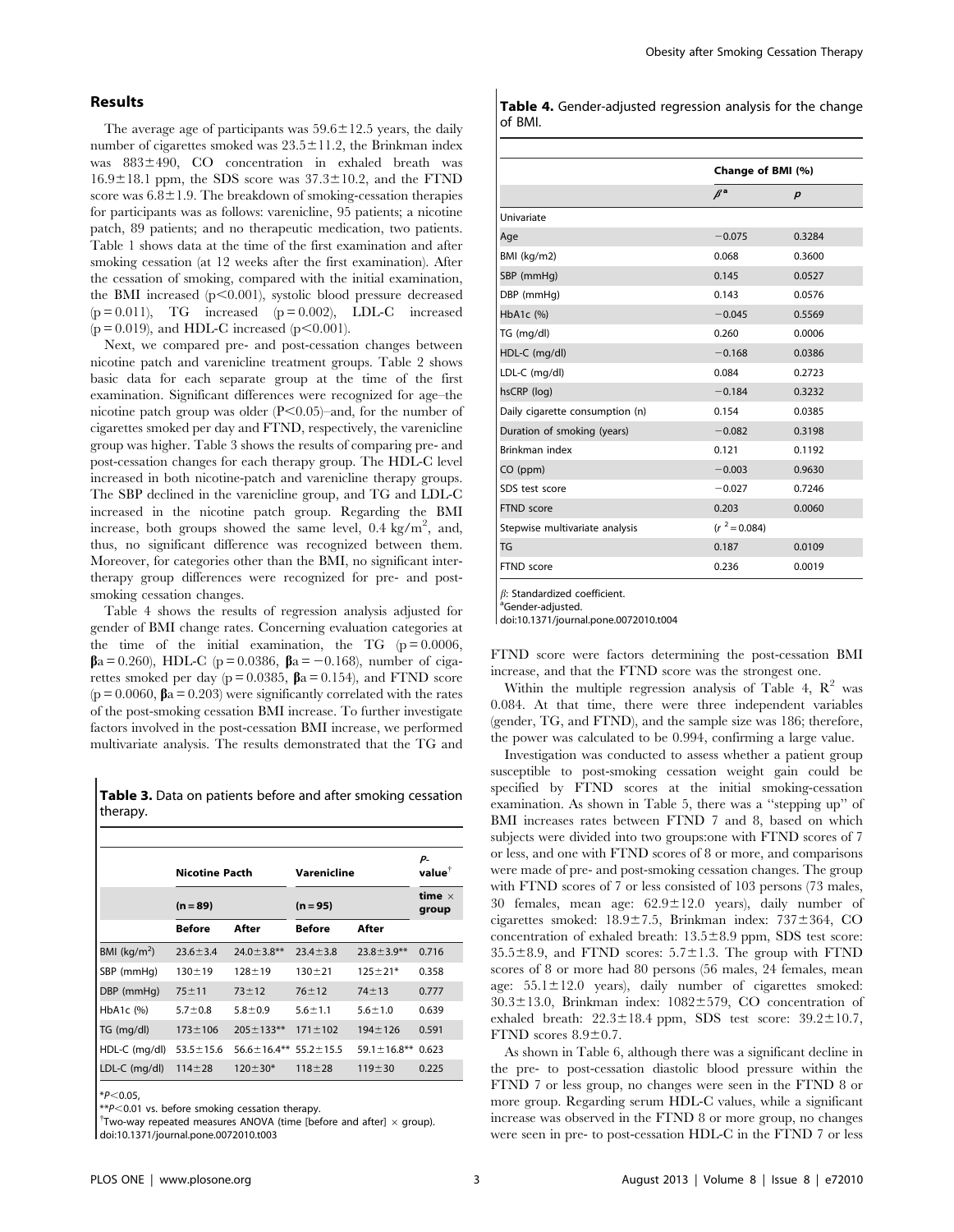**Table 5.** Changes in BMI for respective FTND scores (mean  $\pm$ standard deviation).

|             | Change of BMI (%) |  |
|-------------|-------------------|--|
|             | $Mean \pm SD$     |  |
| <b>FTND</b> |                   |  |
| $<$ 5       | $0.3 \pm 3.2$     |  |
| 5           | $0.8 + 3.0$       |  |
| 6           | $1.5 \pm 4.9$     |  |
| 7           | $1.1 \pm 4.0$     |  |
| 8           | $2.0 \pm 3.2$     |  |
| 9           | $2.4 \pm 3.6$     |  |
| 10          | $3.4 \pm 4.0$     |  |

doi:10.1371/journal.pone.0072010.t005

group. Concerning the body weight, although a significant BMI increase was noted in the FTND 7 or less group, the changes were minimal. Conversely, in the FTND 8 or more group, there was a larger post-cessation BMI increase, and a significant difference in the level of BMI increase was noted in this group compared with the FTND 7 or less group. Regarding the level of changes from pre- to post-cessation, other than BMI, no other items showed a significant difference between the FTND 7 or less and FTND 8 or more groups.

## Discussion

In the present study, although a significant increase in BMI was confirmed after smoking-cessation therapy, the BMI increase was only 0.4 kg/m<sup>2</sup> (1.1 kg), which is much smaller than reported in previous studies for people who quit smoking on their own initiative (2.8–3.8 kg) [7]. The following reasons can be considered. Firstly, observation was only a short period of three months in an outpatient clinic for smoking cessation. Secondly, previous studies reported that a young age is a factor in post-cessation weight gain [28]; however, patients in the present study were

Table 6. Pre- and post-smoking cessation data based on FTND scores.

|                                | FTND $\leq$ 7.0 |                    | $8.0 \leq$ FTND |                    |                         |
|--------------------------------|-----------------|--------------------|-----------------|--------------------|-------------------------|
|                                | $(n = 103)$     |                    | $(n = 80)$      |                    | $P$ -value <sup>†</sup> |
|                                | <b>Before</b>   | After              | Before          | After              | Time $\times$<br>Group  |
| BMI $(kq/m^2)$                 | $23.3 \pm 3.4$  | $23.5 \pm 3.6$ **  | $23.8 \pm 3.8$  | $24.4 \pm 4.1$ **  | 0.006                   |
| SBP (mmHg)                     | $129 + 19$      | $126 + 20$         | $132 + 20$      | $128 + 20$         | 0.894                   |
| DBP (mmHq)                     | $75 + 11$       | $72 \pm 12***$     | $76 + 11$       | $76 \pm 12$ #      | 0.018                   |
| HbA <sub>1</sub> c $(%)$       | $5.7 \pm 1.0$   | $5.7 \pm 0.8$      | $5.6 \pm 0.8$   | $5.7 \pm 1.1$      | 0.131                   |
| TG (mg/dl)                     | $160 + 98$      | $186 \pm 115*$     | $192 + 113$     | $220 \pm 145*$     | 0.883                   |
| HDL-C (mmol/l) $55.2 \pm 15.2$ |                 | $57.9 \pm 16.1***$ | $52.7 \pm 15.6$ | $57.3 \pm 16.8$ ** | 0.225                   |
| LDL-C (mmol/l) $114\pm26$      |                 | $119 + 29*$        | $119 + 29$      | $122 + 30$         | 0.631                   |

Data are presented as the mean  $\pm$  SD.

\*P<0.05, \*\*P<0.01 vs. before measurement.<br>  ${}^{*}P$  <0.05 vs. "FTND  $\leq$  7.0".

 $\dagger$ Two-way repeated measures ANOVA (time [before and after]  $\times$  group). doi:10.1371/journal.pone.0072010.t006

outpatients with a relatively older average age of 60 years. Thirdly, it is possible that the use of medications such as nicotine patches and varenicline contributed to the suppression of weight gain. In a previous study, it was reported that, where varenicline was used in smoking cessation, weight gain after one year was 0.4 kg, while, with a nicotine patch, it was 0.5 kg [33]–thus, weight gain during smoking cessation therapy appears to be low compared with ceasing smoking on one's own initiative [7]. In the nicotinereplacement therapy, a nicotine-induced decrease in appetite and increase in basal metabolism are thought to be the mechanism for weight-gain suppression. In detail, nicotine not only acts on the lateral hypothalamic area to suppress appetite [34], but also works to suppress neuropeptide Y, a peptide which increases food intake that is located in the arcuate nucleus of the hypothalamus [35]. Further, the activation of nicotine receptors stimulates the expression of uncoupling protein 1 within white and brown adipocytes, which results in a rise in basal metabolism [36]. Recently, it was reported that the forced activation of hypothalamic AMP-activated protein kinase inhibits these effects of nicotine. In other words, the effects of nicotine, such as appetite suppression and induction of uncoupling protein 1 expression in adipose tissue, are mediated by the inactivation of hypothalamic AMP-activated protein kinase [37]. As for varenicine, after it couples within nicotine receptors in the brain, dopamine is released, which is suggested to be connected with the suppression of appetite.

In the present study, no significant differences in body-weight increases were recognized for the different therapeutic methods. However, in the basic data for pre-smoking cessation, the varenicline group had a higher nicotine dependency than the nicotine-patch group. Considering that a higher nicotine dependency is associated with a larger increase in the BMI, we cannot rule out the possibility that varenicline led to a relatively stronger suppression of body-weight gain than the nicotine patch. Further studies are needed regarding weight-gain for each different therapeutic method.

In a previous study, the characteristics of smokers who showed post-smoking cessation weight gain included persons who smoked large numbers of cigarettes per day, African-Americans, and young persons [28].

From the results of multivariate analysis, it was determined that, from among the items analyzed at the time of the initial examination, FTND was the most important factor regulating post-smoking cessation body-weight gain. The result that a high FTND score (i.e., a strong nicotine dependency) was the most important determinant of a BMI increase supports the hypothesis that post-cessation weight gain is one of the nicotine withdrawal symptoms. Serum TG elevation was also related to post-cessation body-weight gain, but the reasons for this are not clearly understood. Although TG levels are generally correlated with BMI, from the results of multivariate analysis, BMI at the first consultation was not a determinant of the post-cessation BMI increase ( $\beta^a = -0.045$ , p = 0.562). Nicotine does suppress lipolysis via adipose tissue lipoprotein lipase (LPL) inhibition. At the same time, due to the suppression of neutral fat uptake, net energy expenditure within adipose tissue is adjusted to become negative [38]. The more cigarettes a patient smokes, the higher the TG serum levels become [39]. In such patients, LPL activity that had been suppressed undergoes a marked increase after smokingcessation, resulting in a tendency towards positive energy expenditure within adipose tissue, which may lead to body-weight gain. However, further studies are required of the precise mechanisms by which serum TG elevation in smokers leads to post-smoking cessation weight gain. It is also thought that serum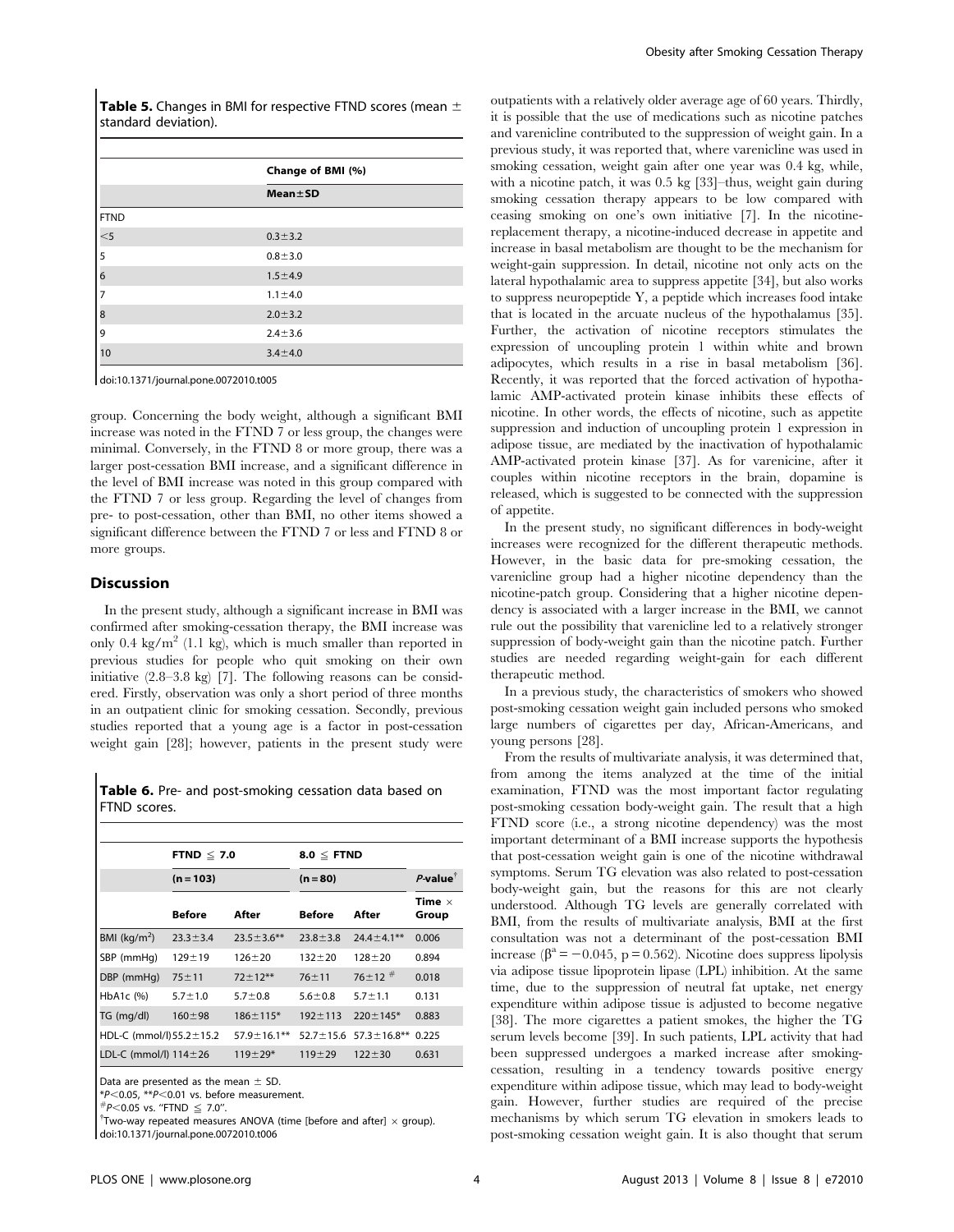TG elevation within the initial examination period could possibly have involved dietary practices, including the intake of highcarbohydrate foods, and excessive alcohol consumption. Smokers with dietary practices that can easily lead to visceral fat obesity may experience larger body-weight gains due to an increased appetite after smoking cessation.

In the present study, in addition to the regression analysis results for FTND and TG, the number of cigarettes smoked per day, and lowness of HDL-C were correlated with post-smoking cessation BMI elevation. It is considered that the number of cigarettes smoked per day is negatively correlated with serum HDL-C [40]. Further, the number of cigarettes smoked is consistent with previous reports, and thought to contribute to post-cessation weight gain mediated by the level of nicotine dependence. In addition to this, however, the desire to have something in the mouth may also be involved.

It also cannot be denied that other strong determining factors may exist in items not tested within the present study.

In the results of multivariate analysis, the R-square value was low. The reasons are thought to be:firstly, that weight gain itself in the present study was low;Secondly, in addition to the elimination of nicotine-induced appetite suppression, a variety of factors are thought to have been involved that could not be predicted only from the items analyzed in this study at the time of the initial examination. Namely, improvements in taste and smell perception, improvements of circulatory blockages in the gastric mucosal microcirculatory system, an increase of food intake due to the desire to have something in the mouth, a decline in resting-state basal metabolism, and decreases in the level of physical activity. As daily-life habits such as eating and exercise patterns strongly influence insulin resistance, further large-scale studies will be necessary regarding the relationships between post-smoking cessation weight gain and daily-life habits.

Recently, the relationship between post-smoking cessation weight gain and cardiovascular events was reported. When a person without diabetes has stopped smoking for more than four years, even if there is weight gain, the cardiovascular risk is still substantially reduced compared with current smokers, and the longer the non-smoking period, the lower the cardiovascular disease incidence rate. However, it is suggested that, for a person

#### References

- 1. Moolgavkar SH, Holford TR, Levy DT, Kong CY, Foy M, et al. (2012) Impact of reduced tobacco smoking on lung cancer mortality in the United States during 1975–2000. J Natl Cancer Inst 104: 541–8.
- 2. Richard Doll, Richard Peto, Jillian Boreham, Isabelle Sutherland. (2004) Mortality in relation to smoking: 50 years' observations on male British doctors. BMJ 328: 1519.
- 3. Critchley J, Capewell S. (2004) Smoking cessation for the secondary prevention of coronary heart disease. Cochrane Database Syst Rev CD003041.
- 4. Anthonisen NR, Skeans MA, Wise RA, Manfreda J, Kanner RE, et al. (2005) The effects of a smoking cessation intervention on 14.5-year mortality. Ann Intern Med 142: 233–239.
- 5. Covey LS, Berlin I, Hu M-C, Hakes JK (2011) Smoking and suicidal behaviours in a sample of US adults with low mood: a retrospective analysis of longitudinal data. Arch Intern Med 171: 1956.
- 6. Flegal KM, Troiano RP, Pamuk ER, Kuczmarski RJ, Campbell SM. (1995) The influence of smoking cessation on the prevalence of overweight in the United States. N Engl J Med 333: 1165–1170.
- 7. Williamson DF, Madans J, Anda RF, Kleinman JC, Giovino GA, et al. (1991) Smoking cessation and severity of weight gain in a national cohort. N Engl J Med 324: 739–45.
- 8. Mizoue T, Ueda R, Tokui N, Hino Y, Yoshimura T. (1998) Body mass decrease after initial gain following smoking cessation. Int J Epidemiol 27: 984–8.
- 9. Filozof C, Fernández Pinilla MC, Fernández-Cruz A. (2004) Smoking cessation and weight gain. Obes Rev 5; 95–103.
- 10. Perkins KA. (1992) Effect of tobacco smoking on caloric intake. Br J Addict 87: 193–205.
- 11. Grunberg NE, Bowen DJ. (1985) The role of physical activity in nicotine's effects on body weight. Pharmacol Biochem Behav 23: 851–4.

with diabetes, in order to clearly demonstrate smoking-cessation effects, that individual must keep post-smoking cessation bodyweight gain to under 5 kg as well as keep smoking abstinence for over four years [41].

Even if one is expected to experience post-cessation weight gain, quitting smoking still leads to a reduced cardiovascular risk. However, there is also a possibility that if one can prevent postcessation weight gain, then this will further reduce the cardiovascular risk due to having ceased smoking. Body-weight gain itself is considered a factor that hinders the desire to quit smoking. From these considerations, for effective smoking-cessation treatment, at the initial outpatient examination for smoking cessation, one must determine the patients expected to gain weight after ceasing smoking, and perform weight control accordingly. This may possibly help to prevent post-cessation weight gain, and the results of the present study may be useful for discriminating such patient groups.

It has been reported that lipoprotein lipase–which works to incorporate neutral fat into cells–increases for around six months after smoking ceases [14,42]. Compatible with this, an increase in appetite occurs predominantly in the first six months after ceasing smoking and continues until around one year after cessation. Diet and exercise therapy are thought to prevent post-smoking cessation weight gain [24]. Considering that an appetite increase is one of the factors in nicotine withdrawal syndrome, a strict diet during smoking cessation therapy might interfere with ceasing smoking. Further studies are needed regarding at what timing we should perform intervention against post-smoking cessation weight gain.

## Acknowledgments

We thank Yuko Iida, Sayaka Simada, and Sachiko Terashima for technical assistance and Noa Nagaoka for technical and secretarial assistance.

#### Author Contributions

Conceived and designed the experiments: AS HK KK YT KH. Analyzed the data: HW HY NSA. Contributed reagents/materials/analysis tools: SU. Wrote the paper: MK.

- 12. Perkins KA, Epstein LH, Marks BL, Stiller RL, Jacob RG. (1989) The effect of nicotine on energy expenditure during light physical activity. N Engl J Med 320: 898–903.
- 13. Ukkola O, Pérusse L, Chagnon YC, Després JP, Bouchard C. (2001) Interactions among the glucocorticoid receptor, lipoprotein lipase and adrenergic receptor genes and abdominal fat in the Québec Family Study. Int J Obes Relat Metab Disord 25: 1332–9.
- 14. Carney RM, Goldberg AP. (1984) Weight gain after cessation of cigarette smoking. A possible role for adipose-tissue lipoprotein lipase. N Engl J Med 310: 614–6.
- 15. Jo YH, Talmage DA, Role LW. (2002) Nicotinic receptor-mediated effects on appetite and food intake. J Neurobiol 53: 618–32.
- 16. Yeh HC, Duncan BB, Schmidt MI, Wang NY, Brancati FL. (2010) Smoking, smoking cessation, and risk for type 2 diabetes mellitus: a cohort study. Ann Intern Med 152: 10–7.
- 17. Oba S, Noda M, Waki K, Nanri A, Kato M, et al. (2012) Smoking cessation increases short-term risk of type 2 diabetes irrespective of weight gain: The Japan Public Health Center-based prospective study. PLoS ONE 7: e17061.
- 18. Morimoto A, Ohno Y, Tatsumi Y, Nishigaki Y, Maejima F, et al. (2012) Impact of smoking cessation on incidence of diabetes mellitus among overweight or normal-weight Japanese men. Diabetes Res Clin Pract 96: 407–13.
- 19. Chinn S, Jarvis D, Melotti R, Luczynska C, Ackermann-Liebrich U, et al. (2005) Smoking cessation, lung function, and weight gain: a follow-up study. Lancet 365: 1629–35.
- 20. Sepinwall D, Borrelli B. (2004) Older, medically ill smokers are concerned about weight gain after quitting smoking. Addict Behav 29: 1809–19.
- 21. Tonstad S. (2009) Cigarette smoking, smoking cessation, and diabetes. Diabetes Res Clin Pract 85: 4–13.